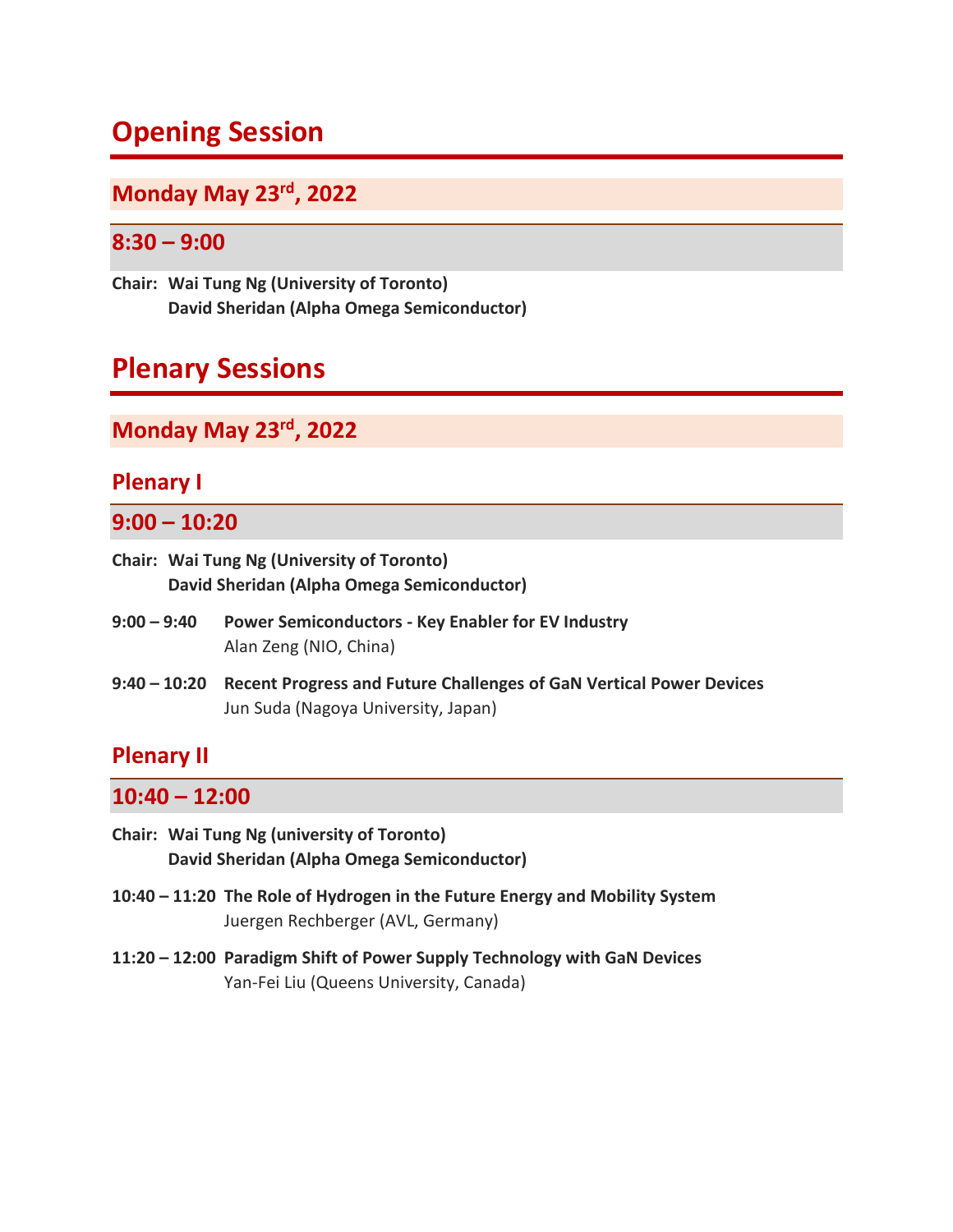# **Oral Sessions**

## **Monday May 23rd, 2022**

## **Session 1: LVT/PK**

### **13:30 – 15:10**

**Chair: Amit Paul (onsemi, USA) Ichiro Omura (Kyushu Institute of Technology, Japan)**

**13:30 – 13:55 Charge Balance and UIS Robustness of Trench Field Plate Power MOSFETs** Tanuj Saxena, Christian Torrent, Vishnu Khemka, Ganming Qin, Mark Gibson NXP Semiconductors Inc., United States

#### **13:55 – 14:20 Novel Hybrid SiGe-Silicon 5V pLDMOS on 28nm HKMG Technology** Ruchil Jain, Felix Holzmueller, Peter Baars, Alban Zaka, Elodie Ebrard, Ketankumar Tailor, Tom Herrmann, Damien Angot Globalfoundries, Germany

**14:20 – 14:45 Investigation of Stability and Oscillations at Power Modules with Low Stray Inductance** Sven Bütow, Matthias Spang

Semikron Elektronik GmbH & Co. KG, Germany

**14:45 – 15:10 Impact of the Chip Properties on the Power Cycling Performance of Silicon Carbide MOSFETs at Different Temperature Swings** Felix Hoffmann, Nando Kaminski Universität Bremen, Germany

## **Tuesday May 24th, 2022**

## **Session 2: SiC Power Devices**

### **13:30 – 15:10**

## **Chair: Sei-Hyung Ryu (Wolfspeed) Andrei Mihaila (Hitachi ABB Power Grids)**

**13:30 – 13:55 Experimental Demonstration, Challenges, and Prospects of the Vertical SiC FinFET**

> F. Udrea<sup>1</sup>, K. Naydenov<sup>1</sup>, H. Kang<sup>1</sup>, T. Kato<sup>2</sup>, E. Kagoshima<sup>2</sup>, H. Fujioka<sup>2</sup>, H. Tomita<sup>2</sup>, T. Nishiwaki<sup>2</sup>, H. Fujiwara<sup>2</sup>, T. Kimoto<sup>3</sup>

> <sup>1</sup>University of Cambridge, United Kingdom; <sup>2</sup>MIRISE Technologies Corporation, Japan; <sup>3</sup>Kyoto University, Japan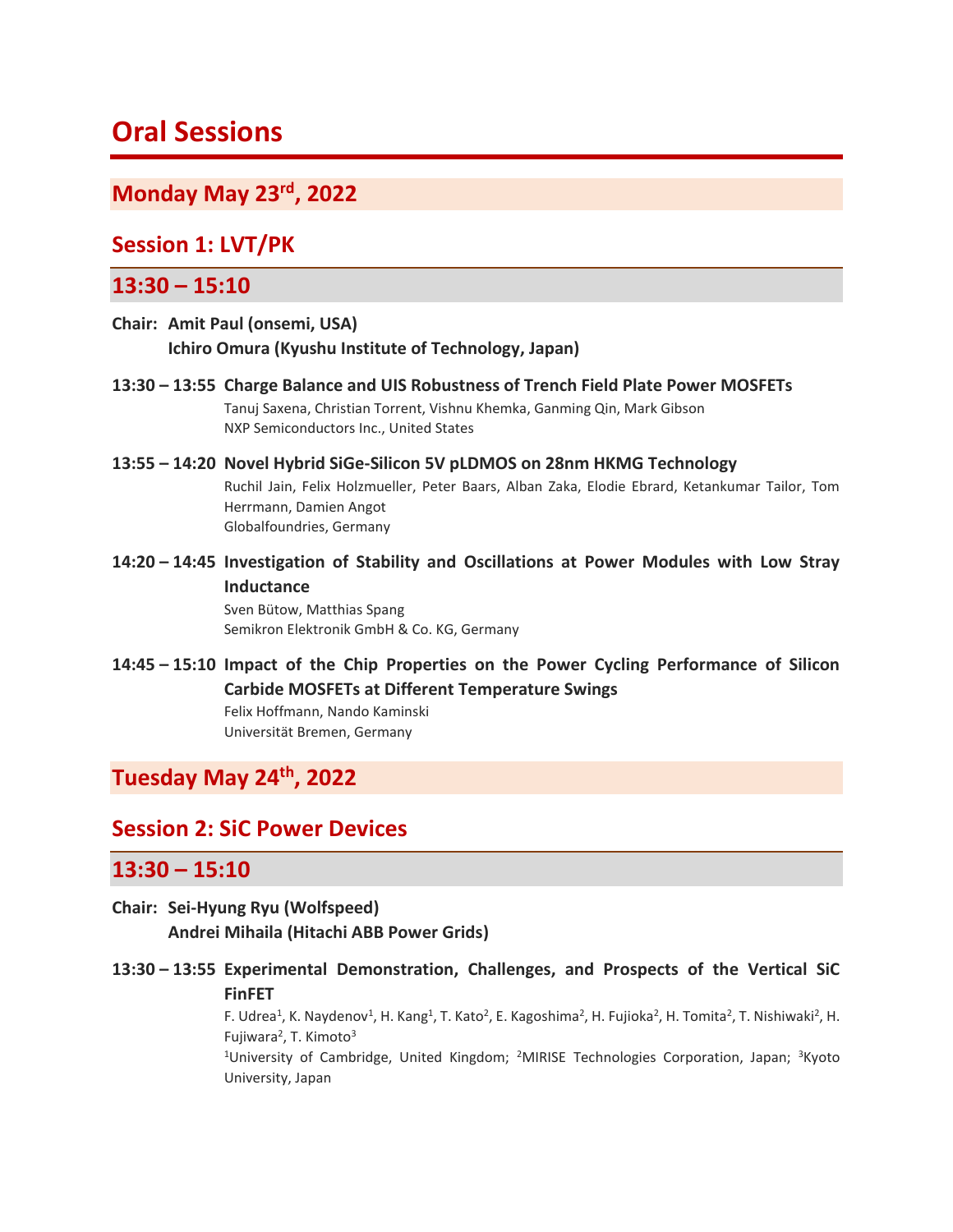### **13:55 – 14:20 Overcurrent Turn-Off Robustness and Stability of the Switching Behavior of SiC MOSFET Body Diodes**

Shanmuganathan Palanisamy<sup>1</sup>, Thomas Basler<sup>1</sup>, Xing Liu<sup>1</sup>, Clemens Herrmann<sup>1</sup>, Rudolf Elpelt<sup>2</sup>, Paul Sochor<sup>2</sup>

<sup>1</sup>Technische Universität Chemnitz, Germany; <sup>2</sup>Infineon Technologies AG, Germany

#### **14:20 – 14:45 Fabrication Aspects and Switching Performance of a Self-Sensing 800 V SiC Circuit Breaker Device**

Norman Boettcher<sup>1</sup>, Taro Takamori<sup>2</sup>, Keiji Wada<sup>2</sup>, Wataru Saito<sup>3</sup>, Shin-Ichi Nishizawa<sup>3</sup>, Tobias Erlbacher $1,4$ 

<sup>1</sup>Fraunhofer Institute for Integrated Systems and Device Technology IISB, Germany; <sup>2</sup>Tokyo Metropolitan University, Japan; <sup>3</sup>Kyushu University, Japan; <sup>4</sup>Friedrich-Alexander University, Germany

### **14:45 – 15:10 Modeling of In-Chip Current-Temperature Distribution of SiC Power MOSFETs During Fast Switching Events**

Salvatore Race <sup>1</sup>, Ivana Kovacevic-Badstuebner <sup>1</sup>, Roger Stark <sup>1</sup>, Alexander Tsibizov <sup>1</sup>, Ulrike Grossner <sup>1</sup>, Dan Popescu <sup>2</sup>, Bogdan Popescu <sup>2</sup>

 $^1$ Advanced Power Semiconductor Laboratory, ETH Zürich, Switzerland; <sup>2</sup>Infineon Technologies AG, Germany

## **Wednesday May 25th, 2022**

## **Session 3: WBG Power Devices**

## **10:40 – 12:20**

**Chair: Oliver Hilt (Ferdinand-Braun-Institut, Berlin)**

### **10:40 – 11:05 Demonstration of BaTiO3 Integrated kV-Class AlGaN/GaN Schottky Barrier Diodes with Record Average Breakdown Electric Field**

Mohammad Wahidur Rahman, Chandan Joishi, Nidhin Kurian Kalarickal, Hyunsoo Lee, Siddharth Rajan

The Ohio State University, United StatesWahidur

#### **11:05 – 11:30 Role of Free Holes in nBTI Degradation in GaN-on-Si MOS-Channel HEMTs**

W. Vandendaele<sup>1</sup>, M.-A. Jaud<sup>1</sup>, A.G. Viey<sup>1</sup>, B. Mohamad<sup>1</sup>, C. Le Royer<sup>1</sup>, L. Vauche<sup>1</sup>, A. Constant<sup>2</sup>, R. Modica<sup>2</sup>, F. Iucolano<sup>2</sup>, R. Gwoziecki<sup>1</sup> <sup>1</sup>CEA-Leti, France; <sup>2</sup>STMicroelectronics, Italy

#### **11:30 – 11:55 1200V GaN Switches on Sapphire Substrate**

G. Gupta<sup>1</sup>, M. Kanamura<sup>2</sup>, B. Swenson<sup>1</sup>, D. Bisi<sup>1</sup>, B. Romanczyk<sup>1</sup>, C. Neufeld<sup>1</sup>, S. Wienecke<sup>1</sup>, T. Ogino<sup>2</sup>, Y. Miyazaki<sup>2</sup>, K. Imanishi<sup>2</sup>, J. Ikeda<sup>2</sup>, M. Kamiyama<sup>2</sup>, J. Guerrero<sup>1</sup>, S. Yea<sup>1</sup>, M. Labrecque<sup>1</sup>, R. Prejdova<sup>1</sup>, B. Cruse<sup>1</sup>, J. McKay<sup>1</sup>, G. Bolante<sup>1</sup>, Z. Wang<sup>1</sup>, T. Hosoda<sup>2</sup>, Y. Wu<sup>1</sup>, P. Parikh<sup>1</sup>, R. Lal<sup>1</sup>, U.  $Mishra<sup>1</sup>$ 

<sup>1</sup>Transphorm Inc., United States; <sup>2</sup>Transohorm Japan, Japan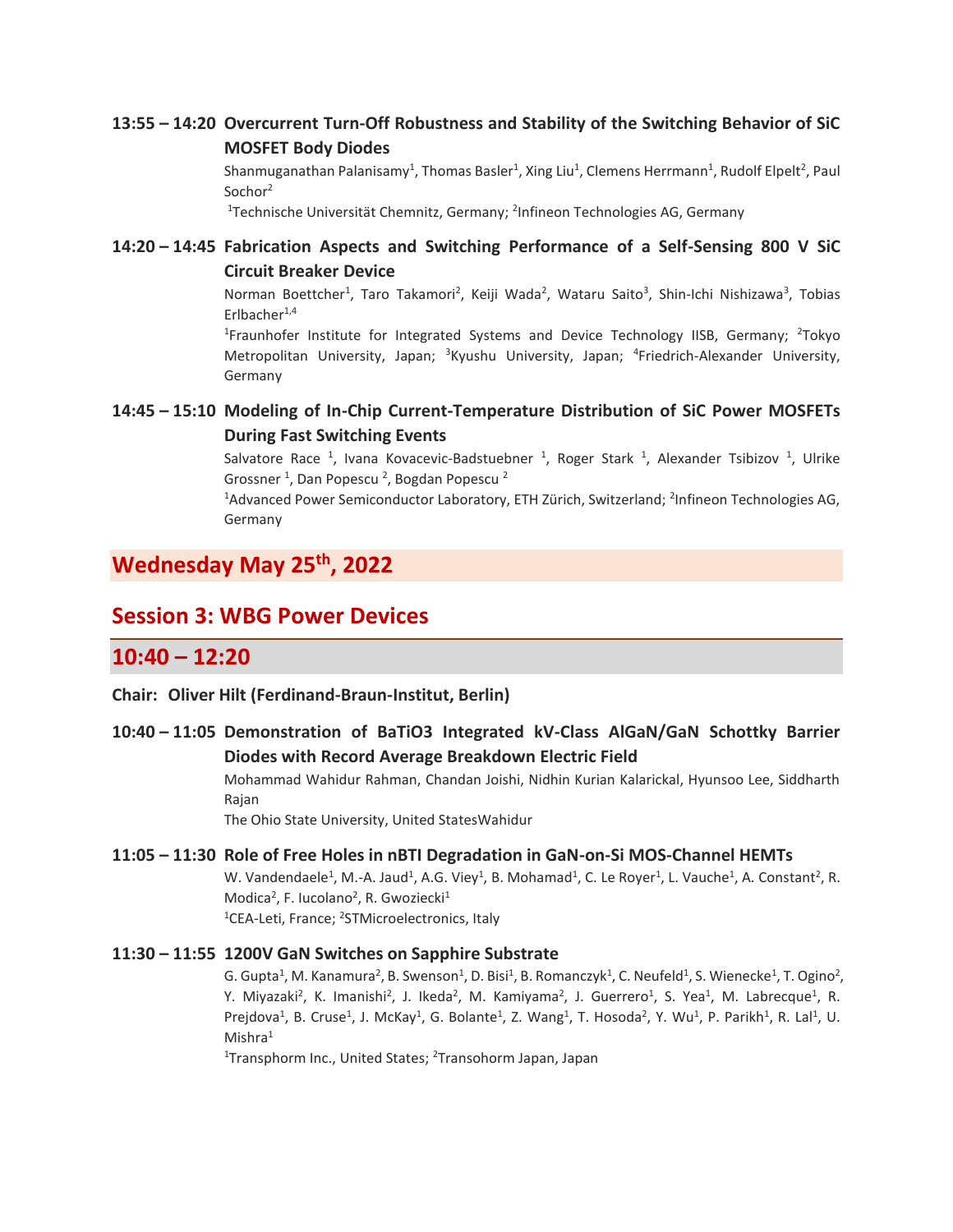**11:55 – 12:20 Cryogenic Ultra-Fast Bias Temperature Instability Trap Profiling of SiC MOSFETs** Filip Geenen<sup>1</sup>, Fabrizio Masin<sup>2</sup>, Arno Stockman<sup>1</sup>, Carlo De Santi<sup>2</sup>, Jan Lettens<sup>1</sup>, Dominic Waldhoer<sup>3</sup>, Matteo Meneghini<sup>2</sup>, Tibor Grasser<sup>3</sup>, Peter Moens<sup>1</sup> <sup>1</sup>onsemi, Belgium; <sup>2</sup>Università degli Studi di Padova, Italy; <sup>3</sup>Technischen Universität Wien, Austria

# **Roundtables**

## **Tuesday May 24th, 2022**

## **US/EU Roundtable**

### **8:30 – 10:20**

#### **Gate-Geometry Dependence of Dynamic V**ₜ **in p-GaN Gate HEMTs**

Ethan S. Lee<sup>1</sup>, Jungwoo Joh<sup>2</sup>, Dong Seup Lee<sup>2</sup>, Jesús A. del Alamo<sup>1</sup> <sup>1</sup>Massachusetts Institute of Technology, United States; <sup>2</sup>Texas Instruments Inc., United States

#### **Exceptional Repetitive-Short-Circuit Robustness of Vertical GaN Fin-JFET at High Voltage**

R. Zhang <sup>1</sup>, J. Liu <sup>1</sup>, Q. Li <sup>1</sup>, S. Pidaparthi <sup>2</sup>, A. Edwards <sup>2</sup>, C. Drowley <sup>2</sup>, Y. Zhang <sup>1</sup> <sup>1</sup>Virginia Polytechnic Institute and State University, United States; <sup>2</sup>Nexgen Power Systems Inc, United States

#### **On-Chip Condition Monitoring of GaN Power Devices Using TJ-Independent TON Precursor for Device Aging and Gate Leakage IGSS for Dielectric Failure**

Lixiong Du, Yuanqing Huang, D. Brian Ma University of Texas at Dallas, United States

### **Edge Termination and Peripheral Designs for SiC High-Voltage (HV) Lateral MOSFETs for Power IC Technology**

Sundar Babu Isukapati, Adam J. Morgan, Woongje Sung State University of New York Polytechnic Institute, United States

#### **Implementation of a Short Channel (0.3 µm) for 4H-SiC MOSFETs with Deep P-Well Using 'Channeling' Implantation**

Dongyoung Kim, Seung Yup Jang, Adam J. Morgan, Woongje Sung State University of New York Polytechnic Institute, United States

## **Asia Roundtable I**

## **15:30 – 17:30**

### **Lifetime Control Free Cathode Side Concept for Si-Based Power Diode Targeting High-Speed Operation and High Dynamic Ruggedness**

Katsumi Nakamura, Koji Tanaka, Naoyuki Takeda, Mikihito Suzuki, Yusuke Kawase Mitsubishi Electric Corporation, Japan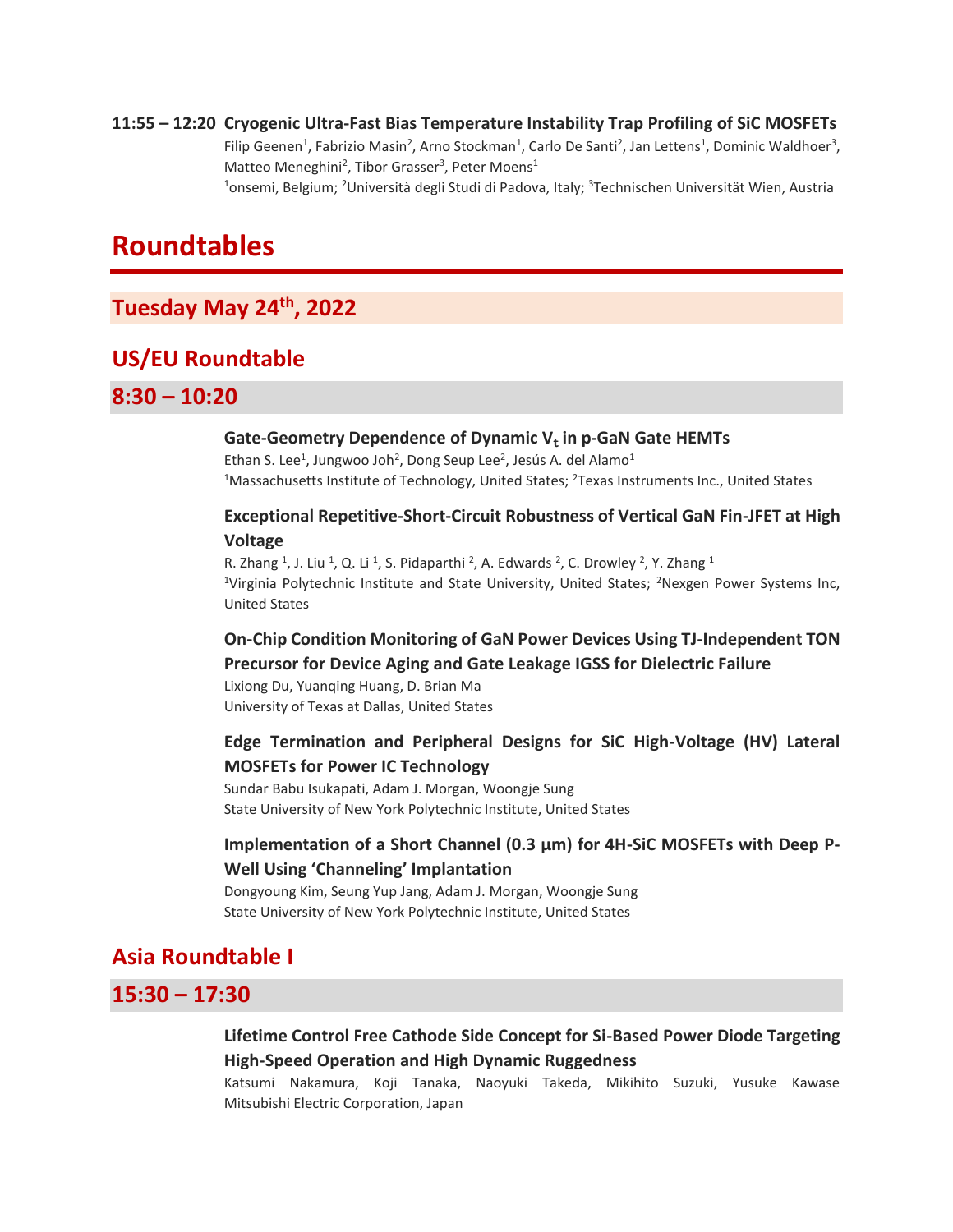#### **Split-Dummy-Active CSTBT™ for Improving Recovery dv/dt and Turn-on Switching Loss Tradeoff**

Kazuya Konishi, Koichi Nishi, Kohei Sako, Akihiko Furukawa Mitsubishi Electric Corporation, Japan

#### **4.5 kV Double-Gate RC-IEGT with Hole Control Gate**

Ryohei Gejo<sup>1</sup>, Tatsunori Sakano<sup>2</sup>, Akiyo Kawakami<sup>1</sup>, Takahiro Kato<sup>2</sup>, Shigeaki Hayase<sup>1</sup>, Tomoaki Inokuchi<sup>2</sup>, Kazuto Takao<sup>2</sup> <sup>1</sup>Toshiba Electronic Devices & Storage Corporation, Japan; <sup>2</sup>Toshiba Corporation, Japan

### **Integrated Time and Space Carrier Controllable HiGT (i-TASC) with Widely Designable Backside Technology**

Hiroshi Suzuki <sup>1</sup>, Tomoyuki Miyoshi <sup>1</sup>, Tomoyasu Furukawa <sup>1</sup>, Tsubasa Moritsuka <sup>2</sup> <sup>1</sup>Hitachi, Ltd., Japan; <sup>2</sup>Hitachi Power Semiconductor Device, Ltd., Japan

#### **Improvement of the Trade-Off Between Qrr and IDSS in Trench Field Plate Power MOSFETs by Proton Irradiation of the Cathode Side**

Yusuke Kobayashi <sup>1</sup>, Tatsuya Nishiwaki <sup>2</sup>, Akihiro Goryu <sup>1</sup>, Tsuyoshi Kachi <sup>2</sup>, Ryohei Gejo <sup>2</sup>, Hiro Gangi<sup>1</sup>, Tomoaki Inokuchi <sup>1</sup>, Kazuto Takao <sup>1</sup> <sup>1</sup>Toshiba Corporation, Japan; <sup>2</sup>Toshiba Electronic Devices & Storage Corporation, Japan

### **Reverse Recovery Noise Reduction Using Multi-Trench-Gate Super-Junction Power MOSFETs with Floating Columns**

Y. Nabuchi, A. Shimomura, M. Fujita, M. Sawada, K. Eikyu Renesas Electronics Corporation, Japan

### **Large Current Output Digital Gate Driver Using Half-Bridge Digital-to-Analog Converter IC and Two Power MOSFETs**

Kohei Horii <sup>1</sup>, Katsuhiro Hata <sup>1</sup>, Ruizhi Wang <sup>1</sup>, Wataru Saito <sup>2</sup>, Makoto Takamiya <sup>1</sup> <sup>1</sup>University of Tokyo, Japan; <sup>2</sup>Kyushu University, Japan

#### **Enhanced Short-Circuit Capability for 1.2 kV SiC SBD-Integrated Trench MOSFETs Using Cu Blocks Sintered on the Source Pad**

Kailun Yao <sup>1</sup>, Fumiki Kato <sup>2</sup>, So Satoshi Tanaka <sup>2</sup>, Shinsuke Harada <sup>2</sup>, Hiroshi Sato <sup>2</sup>, Hiroshi Yano <sup>1</sup>, Noriyuki Iwamuro<sup>1</sup>

<sup>1</sup>University of Tsukuba, Japan; <sup>2</sup>National Institute of Advanced Industrial Science and Technology, Japan

#### **Hybrid GaN-SiC Power Switches for Optimum Switching, Conduction and Free-Wheeling Performance**

Battuvshin Bayarkhuu <sup>1</sup>, Ravi Nath Tripathi <sup>2</sup>, Ichiro Omura <sup>1</sup>, Alberto Castellazzi <sup>2</sup> <sup>1</sup>Kyushu Institute of Technology, Japan;  ${}^{2}$ Kyoto University of Advanced Science, Japan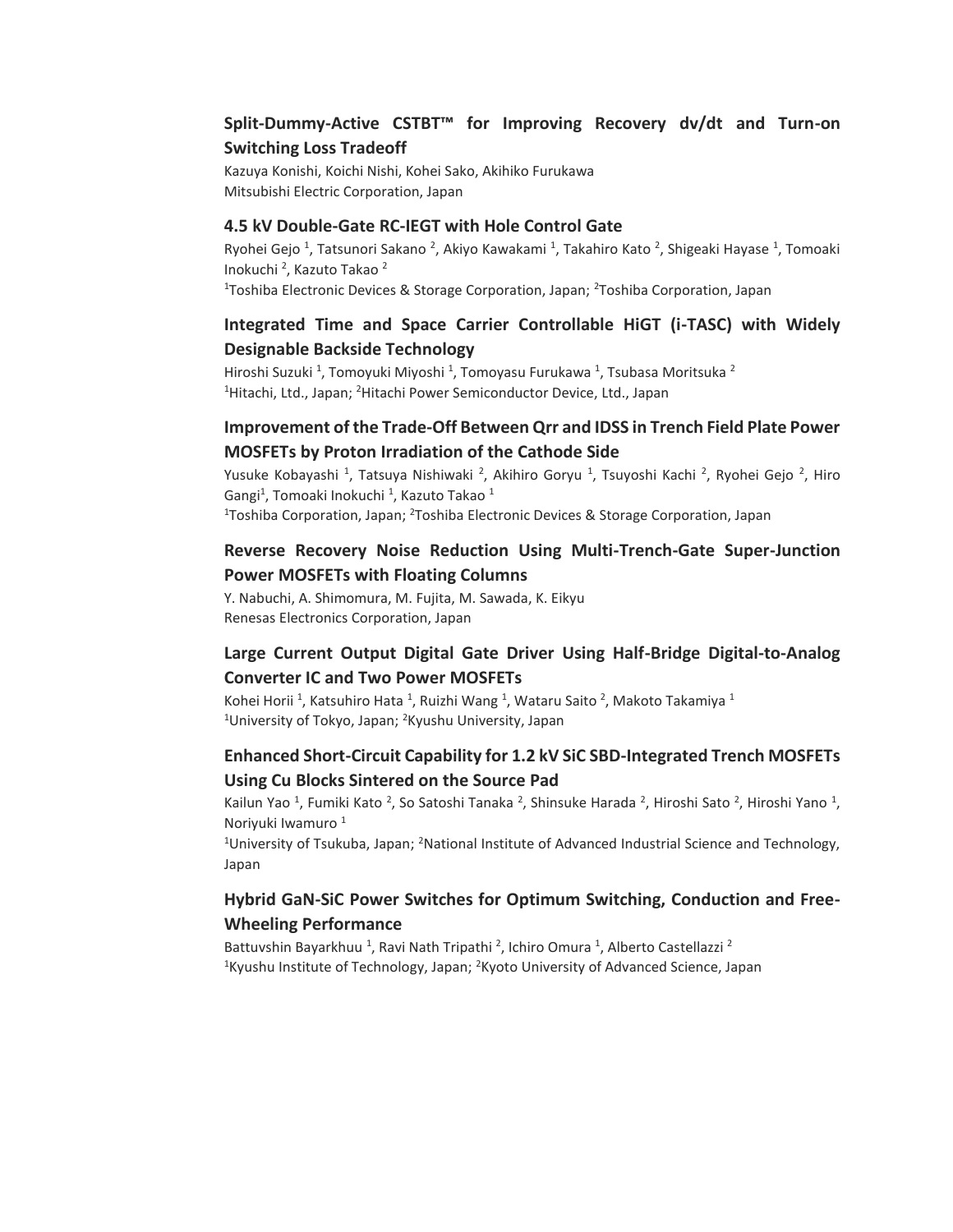## **Wednesday May 25 th, 2022**

## **Asia Roundtable II**

## **8:30 – 10:20**

#### **Ultra-High Voltage BCD Technology Integrated 1000 V 3-D Split-Superjunction Devices**

Nailong He <sup>1</sup>, Sen Zhang <sup>1,2</sup>, Hao Wang <sup>1</sup>, Jingchuan Zhao <sup>1</sup>, Long Zhang <sup>2</sup>, Siyang Liu <sup>2</sup>, Weifeng Sun <sup>2</sup>, Quanyu Zhao <sup>3</sup>, Ning Tang <sup>3</sup>, Wentong Zhang <sup>1,3</sup>, Zhaoji Li <sup>3</sup>, Bo Zhang <sup>3</sup>

<sup>1</sup>CSMC Technologies Corporation, China; <sup>2</sup>Southeast University, China; <sup>3</sup>University of Electronic Science and Technology of China, China

#### **A High-Voltage Silicon-on-Insulator Lateral IGBT with Segmented Trenches for Improved Short Circuit Ruggedness**

Sen Zhang <sup>1,2</sup>, Jie Ma <sup>1</sup>, Min Luo <sup>1</sup>, Xiaona Wang <sup>1</sup>, Nailong He <sup>2</sup>, Hua Song <sup>2</sup>, Sheng Li <sup>1</sup>, Jiaxing Wei<sup>1</sup>, Siyang Liu <sup>1</sup>, Long Zhang <sup>1</sup>, Weifeng Sun <sup>1</sup> <sup>1</sup>Southeast University, China; <sup>2</sup>CSMC Technologies Corporation, China

#### **Physical Mechanism of Device Degradation & its Recovery Dynamics of p-GaN Gate HEMTs Under Repetitive Short Circuit Stress**

Chaowu Pan, Qi Zhou, Z. Wu, N. Yang, P. Bai, L. Zhu, K. Chen, W. Mei, C. Zhou, X. Ming, B. Zhang University of Electronic Science and Technology of China, China

#### **Suppression of Current Collapse by Access-Region Carrier Enhancement Technique in GaN-MOSFETs**

Y. Kajiwara, H. Ono, D. Brian Kato, A. Shindome, P.-C. Huang, P.-T. Wu, M. Kuraguchi Toshiba Corporation, Japan

#### **First Integration of 10-V CMOS Logic Circuit, 20-V Gate Driver, and 600-V VDMOSFET on a 4H-SiC Single Chip**

B.-Y. Tsui, C.-L. Hung, T.-K. Tsai, Y.-C. Tsui, T.-W. Wang, Y.-X. Wen, C.-P. Shih, J.-C. Wang, L.-J. Lin, C.-H. Wang, K.-W. Chu, P.-H. Chen National Yang Ming Chiao Tung University, Taiwan

#### **Dynamic Interplays of Gate Junctions in Schottky-Type p-GaN Gate Power HEMTs During Switching Operation**

Han Xu<sup>1</sup>, Zheyang Zheng <sup>1</sup>, Li Zhang <sup>1</sup>, Jiahui Sun <sup>1</sup>, Song Yang <sup>1</sup>, Jiabei He <sup>1</sup>, Jin Wei <sup>2</sup>, Kevin J. Chen<sup>1</sup> <sup>1</sup>Hong Kong University of Science and Technology, China; <sup>2</sup>Peking University, China

#### **Wafer-Scale Fabrication of Vertical GaN p-n Diodes with Graded JTE Structures Using Multiple-Zone Boron Implantation**

Yoshinao Miura, Hirohisa Hirai, Akira Nakajima, Shinsuke Harada National Institute of Advanced Industrial Science and Technology, Japan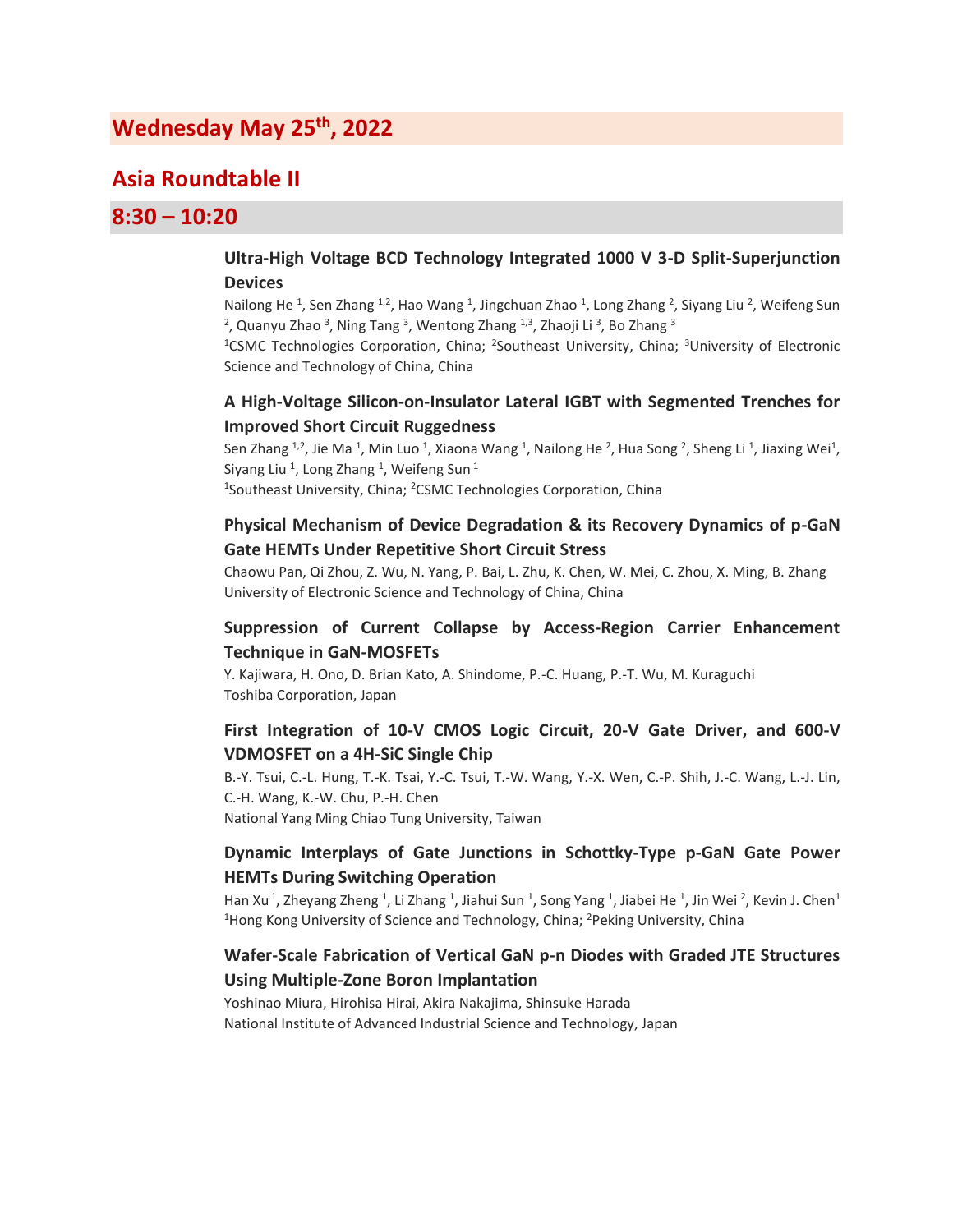### **Low ON-Resistance Fully-Vertical GaN-on-SiC Schottky Barrier Diode with Conductive Buffer Layer**

Yanjun Li<sup>1</sup>, Shu Yang <sup>1</sup>, Kai Liu <sup>2</sup>, Kai Cheng <sup>2</sup>, Kuang Sheng <sup>1</sup>, Bo Shen <sup>3</sup> <sup>1</sup>Zhejiang University, China; <sup>2</sup>Enkris Semiconductor Inc., China; <sup>3</sup>Peking University, China

#### **Comparative Study of Performance of SiC SJ-MOSFETs Formed by Multi-Epitaxial Growth and Trench-Filling Epitaxial Growth**

Mitsuru Sometani, Kunihide Oozono, Shiyang Ji, Tadao Morimoto, Tomohisa Kato, Kazutoshi Kojima, Shinsuke Harada

National Institute of Advanced Industrial Science and Technology, Japan

# **Poster Sessions**

## **Monday May 23rd, 2022**

## **Poster Session (Live)**

## **15:30 – 16:30**

#### **High-Voltage Fully Integrated Gate Driver IC with Galvanic Isolation Based on Embedded Coreless Transformers**

J. Lehmann<sup>1</sup>, M. Rossberg<sup>1</sup>, O. Behr<sup>1</sup>, R. Herzer<sup>1</sup>, S. Bütow<sup>1</sup>, N. Becker<sup>2</sup>, D. Obernoeder<sup>1</sup> <sup>1</sup>Semikron Elektronik GmbH & Co. KG, Germany; <sup>2</sup>Technische Universität Ilmenau, Germany

#### **A 1.2 µW – 132 mW, 92% Peak Efficiency, All-in-One Power Management IC for Heterogeneous Combining a Single Shared Inductor**

Seneke Chamith Chandrarathna, Muhammad Ali, Seong-Yoen Moon, Jong-Wook Lee Kyung Hee University, Korea

### **A Dynamic Gate Driver IC with Automated Pattern Optimization for SiC Power MOSFETs**

W.T. Cui <sup>1</sup>, W.J. Zhang <sup>1</sup>, J.Y. Liang <sup>1</sup>, H. Nishio <sup>2</sup>, H. Sumida <sup>2</sup>, H. Nakajima <sup>2</sup>, Yuan-Ta Hsieh <sup>3</sup>, Hann-Huei Tsai <sup>3</sup>, Ying-Zong Juang <sup>3</sup>, Wen-Kuan Yeh <sup>3</sup>, W.T. Ng <sup>1</sup>

<sup>1</sup>University of Toronto, Canada; <sup>2</sup>Fuji Electric Co., Ltd., Japan; <sup>3</sup>Taiwan Semiconductor Research Institute, Taiwan

### **An Electrothermal Compact Model for SiC MOSFETs Based on SPICE Primitives with Improved Description of the JFET Resistance**

A. Borghese, M. Riccio, L. Maresca, G. Breglio, A. Irace Università degli Studi di Napoli Federico II, Italy

### **The Smart ICeGaN™ Platform with Sensing and Protection Functions for Both Enhanced Ease of Use and Gate Reliability**

Florin Udrea, Martin Arnold, Loizos Efthymiou, Zahid Ansari, Orange Fung, John Findlay, Kaspars Ledins, Giorgia Longobardi Cambridge GaN Devices Ltd, United Kingdom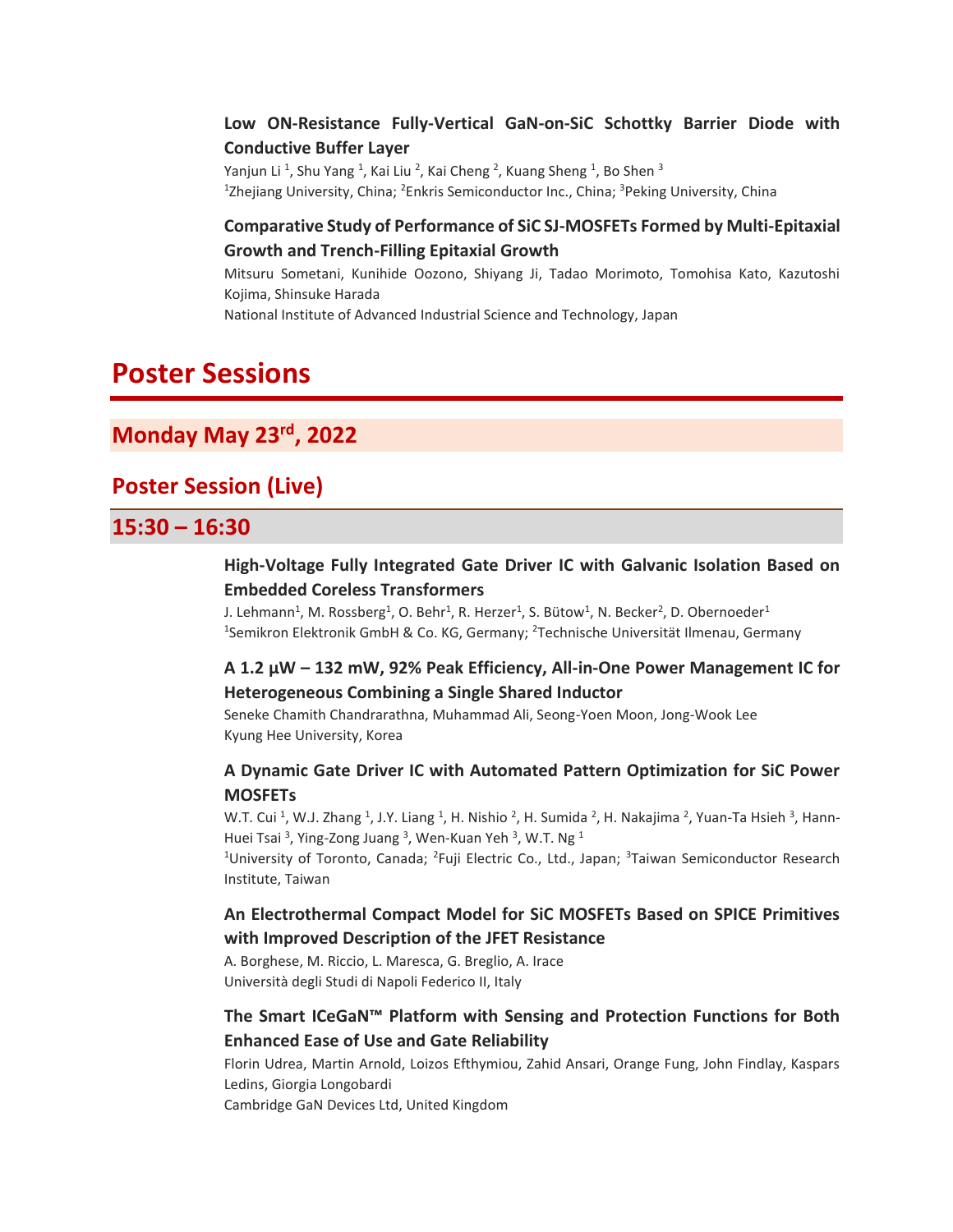#### **Superior Eoff –Vcesat Trade-Off of 5V-Gate-Driven 3.3kV Back-Gate-Controlled IGBTs (BC-IGBTs)**

T. Saraya, K. Itou, T. Takakura, M. Fukui, S. Suzuki, K. Takeuchi, T. Hiramoto University of Tokyo, Japan

### **Normally-Off 650V GaN-on-Si MOSc-HEMT Transistor: Benefits of the Fully Recessed Gate Architecture**

C. Le Royer <sup>1</sup>, B. Mohamad <sup>1</sup>, J. Biscarrat <sup>1</sup>, L. Vauche <sup>1</sup>, R. Escoffier <sup>1</sup>, J. Buckley <sup>1</sup>, S. Bécu <sup>1</sup>, R. Riat <sup>1</sup>, C. Gillot <sup>1</sup>, M. Charles <sup>1</sup>, S. Ruel <sup>1</sup>, P. Pimenta-Barros <sup>1</sup>, N. Posseme <sup>1</sup>, P. Besson <sup>1</sup>, F. Boudaa <sup>1</sup>, C. Vannuffel 1, W. Vandendaele 1, A.G. Viey 1, A. Krakovinsky 1, M.-A. Jaud 1, R. Modica 1, F. lucolano<sup>2</sup>, R. Le Tiec<sup>3</sup>, S. Levi<sup>3</sup>, M. Orsatelli<sup>4</sup>, R. Gwoziecki<sup>1</sup>, V. Sousa<sup>1</sup>

<sup>1</sup>CEA-Leti, France; <sup>2</sup>STMicroelectronics, Italy; <sup>3</sup>Applied Materials, Israel; <sup>4</sup>CEA Tech Occitanie, France

#### **Switching Noise-Loss Trade-Off Improvement of SJ-IGBTs**

Wataru Saito, Shin-Ichi Nishizawa Kyushu University, Japan

## **Online Poster Session I**

## **16:30 – 18:30**

### **On the Physics Link Between Time-Dependent Gate Breakdown and Electroluminescence in Schottky-Type p-GaN Gate HEMTs**

Xi Tang <sup>1</sup>, Yuhan Liu <sup>2</sup>, Huan Wang <sup>1</sup>, Dan Dong <sup>2</sup>, Yulian Yin <sup>1</sup>, Yan Lin <sup>2</sup>, Haoran Li <sup>1</sup>, Pingfan Chen <sup>1</sup>, Hui Li<sup>1</sup>, Zhen Huang<sup>1</sup>, Wenping Cao<sup>1</sup>, Baikui Li<sup>2</sup>, Cungang Hu<sup>1</sup> 1Anhui University, China; 2Shenzhen University, China

#### **A Pathway to Improve the Reliability of p-GaN Gate HEMTs Through Buffer Hole Accumulation**

Injun Hwang, Woochul Jeon, Sun-Kyu Hwang, Jaejoon Oh, Joonyong Kim, Jun Hyuk Park, Boram Kim, Jongseob Kim Samsung Electronics Co., Ltd., Korea

#### **Experimental Study on the Potential of nLDMOSFETs with Partial Drain Slit Structure**

Takahiro Mori, Yuki Muto, Tatsuyoshi Ueno, Hidenori Sato, Koji Iizuka Renesas Electronics Corporation, Japan

### **Collector-Gate-Controlled Lateral IGBT for Reduction of On-State Voltage and Turn-Off Loss**

Kazuki Tani <sup>1</sup>, Kenji Hara <sup>1</sup>, Tomoyasu Furukawa <sup>1</sup>, Kenji Sakurai <sup>2</sup>, Tomoyuki Utsumi <sup>2</sup> <sup>1</sup>Hitachi, Ltd., Japan; <sup>2</sup>Hitachi Power Semiconductor Device, Ltd., Japan

### **Correlation Between Pulse I-V and Human Body Model (HBM) Tests for Drain Electrostatic Discharge (ESD) Robustness Evaluation of GaN Power HEMTs**

Jiahui Sun, Zheyang Zheng, Li Zhang, Kevin J. Chen Hong Kong University of Science and Technology, China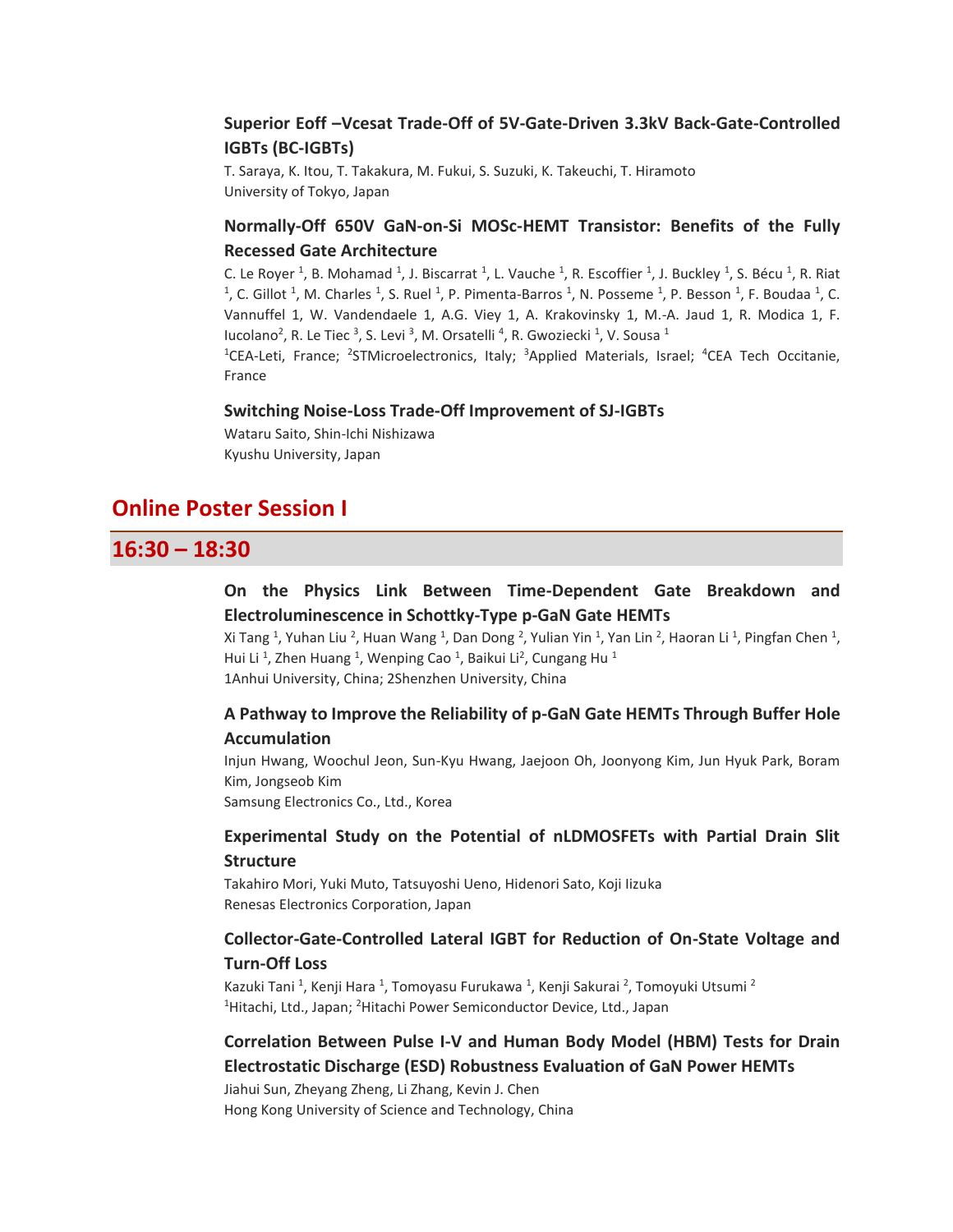### **Investigation of Dynamic-QGD on Enhancement-Mode AlGaN/GaN MIS-HEMTswith SiNₓ Passivation Dielectric**

Yixu Yao, Qimeng Jiang, Sen Huang, Xinhua Wang, Lan Bi, Hao Jin, Xinyue Dai, Yifei Huang, Jie Fan, Ke Wei, Jinjuan Xiang, Haojie Jiang, Junfeng Li, Wenwu Wang, Xinyu Liu Institute of Microelectronics, Chinese Academy of Sciences, China

### **Novel Topology with Continuous Switching to Comprehensively Characterize Trapping-Induced Dynamics in GaN Power Devices**

Ming-Cheng Lin<sup>1</sup>, Chao-Ta Fan<sup>2</sup>, Shun-Wei Tang<sup>2</sup>, Tian-Li Wu<sup>2</sup>, Chih-Fang Huang<sup>3</sup> <sup>1</sup>Device Dynamics Lab, Taiwan; <sup>2</sup>National Yang Ming Chiao Tung University, Taiwan; <sup>3</sup>National Tsing Hua University, Taiwan

#### **Impact of Cell Layout on On-State and Dynamic Characteristics of N-Channel SiC IGBTs**

Naoki Watanabe, Hiroyuki Okino, Akio Shima Hitachi, Ltd., Japan

### **Introduction of Highly Reliable Versatile Analog Platform with Embedded NVM for Automotive Applications**

Kanako Komatsu, Hiroyoshi Kitahara, Yoshiaki Ishii, Daisuke Shinohara, Koichi Ozaki, Takeshi Yamamoto, Masafumi Otsuka, Shuzo Mori, Daisuke Atsuchi, Toshihiro Sakamoto, Fumitomo Matsuoka

Toshiba Electronic Devices & Storage Corporation, Japan

### **Evaluation of Reliability and Lifetime of 650-V GaN-on-Si Power Devices Fabricated on 200-mm CMOS-Compatible Process Platform for High-Density Power Converter Application**

Shan Yin, Yiming Lin, Ronghui Hao, Shoudong Jin, Chuan He, Weigang Yao, Xingjun Li, Qingyuan He, Xiaoqing Pu, Xiaoliang Su, Yanbo Zou, Hui Cai, Kye-Jin Lee, Mike Wang, Harry Guo, Ke Shen, Felix Wang, H.-C. Chiu, Larry Chen, Denis Marcon, Roy K.-Y. Wong Innoscience Technology Co., Ltd., China

### **Experimental Study on Electrical Characteristics of Large-Size Vertical β-Ga2O3 Junction Barrier Schottky Diodes**

Jie Wei, Yuxi Wei, Juan Lu, Xiaosong Peng, Zhuolin Jiang, Kemeng Yang, Xiaorong Luo University of Electronic Science and Technology of China, China

### **Normally-Off β-Ga2O3 Power Heterojunction Field-Effect-Transistor Realized by p-NiO and Recessed-Gate**

Xuanze Zhou, Qi Liu, Weibing Hao, Guangwei Xu, Shibing Long University of Science and Technology of China, China

## **2.6 kV NiO/Ga2O3 Heterojunction Diode with Superior High-Temperature Voltage Blocking Capability**

Weibing Hao, Qiming He, Xuanze Zhou, Xiaolong Zhao, Guangwei Xu, Shibing Long University of Science and Technology of China, China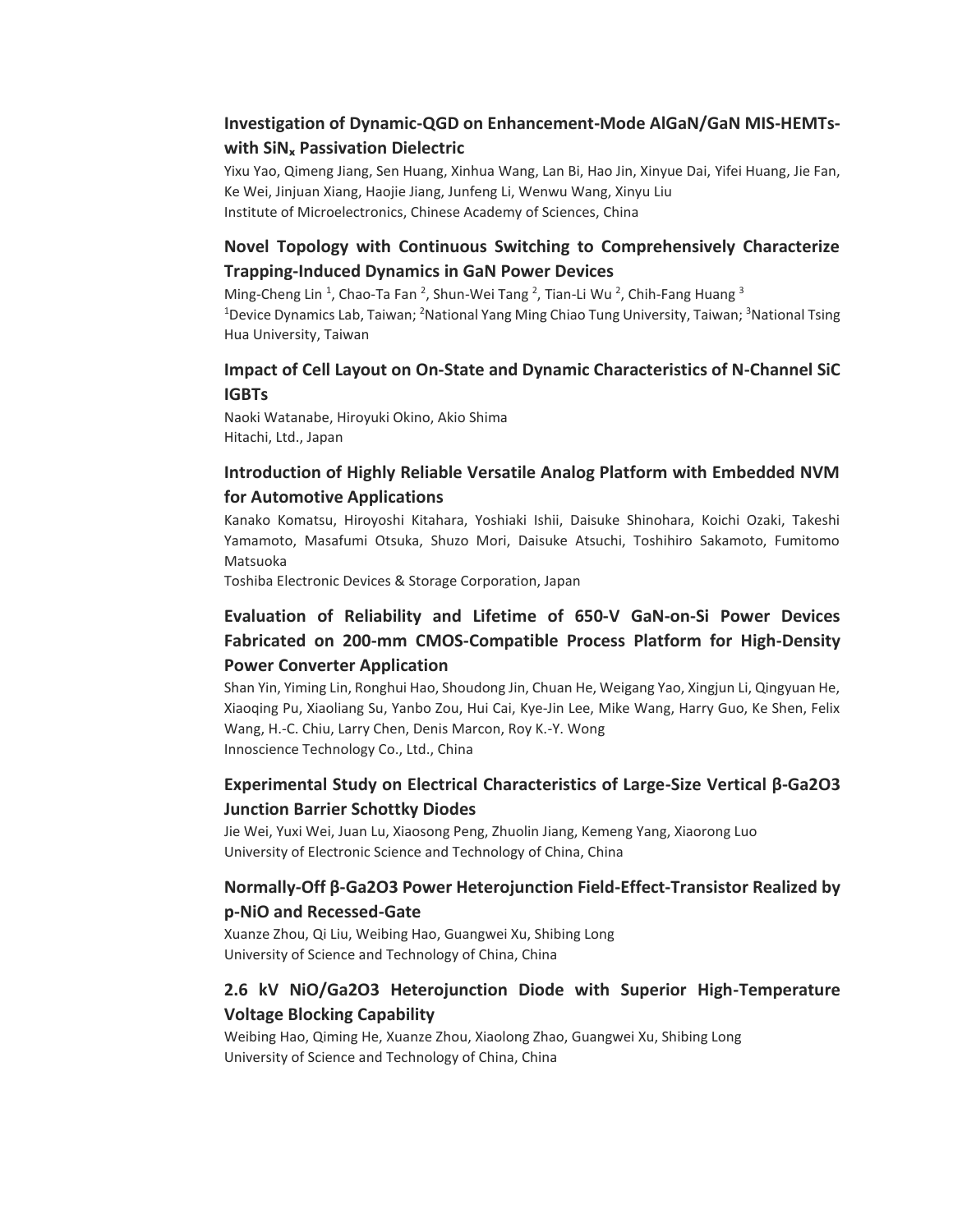### **Demonstration of the Surge Current Capability of Embedded SBDs in SiC SBD-Integrated Trench MOSFETs with a Thick Cu Block**

Yudai Kitamura <sup>1</sup>, Hiroshi Yano <sup>1</sup>, Noriyuki Iwamuro <sup>1</sup>, Fumiki Kato <sup>2</sup>, So Tanaka <sup>2</sup>, Takeshi Tawara <sup>2</sup>, Shinsuke Harada <sup>2</sup>, Hiroshi Sato <sup>2</sup>

<sup>1</sup>University of Tsukuba, Japan; <sup>2</sup>National Institute of Advanced Industrial Science and Technology, Japan

### **Investigation of the Short-Circuit Failure Mechanisms in 1.2-kV SiC Trench MOSFETs with Thin N+ Substrates Using Electro-Thermal-Mechanical Analysis**

Keisuke Kashiwa <sup>1</sup>, Kailun Yao <sup>1</sup>, Hiroshi Yano <sup>1</sup>, Noriyuki Iwamuro <sup>1</sup>, Shinsuke Harada <sup>2</sup> <sup>1</sup>University of Tsukuba, Japan; <sup>2</sup>National Institute of Advanced Industrial Science and Technology, Japan

#### **Three-Level Gate Drive Technique for Enhancing Switching Loss Reduction in Triple-Gate IGBTs**

Tatsunori Sakano <sup>1</sup>, Kento Adachi <sup>1</sup>, Tomoaki Inokuchi <sup>1</sup>, Kazuto Takao <sup>1</sup>, Yoko Iwakaji <sup>2</sup>, Ryohei Gejo<sup>2</sup>, Tomoko Matsudai <sup>2</sup>

<sup>1</sup>Toshiba Corporation, Japan; <sup>2</sup>Toshiba Electronic Devices & Storage Corporation, Japan

#### **300 mA/mm Drain Current Density P-Type Enhancement-Mode Oxidized Si-Terminated (111) Diamond MOSFETs with ALD Al2O3 Gate Insulator**

Yu Fu <sup>1,2</sup>, Yuhao Chang <sup>1</sup>, Xiaohua Zhu <sup>1</sup>, Atsushi Hiraiwa <sup>1</sup>, Ruimin Xu <sup>2</sup>, Yuehang Xu <sup>2</sup>, Hiroshi Kawarada<sup>1</sup>

<sup>1</sup>Waseda University, Japan; <sup>2</sup>University of Electronic Science and Technology of China, China

#### **Investigations on Unclamped-Inductive-Switching Behaviors of p-GaN HEMTs at Cryogenic Temperature**

Chi Zhang <sup>1</sup>, Weihao Lu <sup>1</sup>, Sheng Li <sup>1</sup>, Siyang Liu <sup>1</sup>, Yanfeng Ma <sup>1</sup>, Jingwen Huang <sup>1</sup>, Long Zhang <sup>1</sup>, Jiaxing Wei<sup>1</sup>, Weifeng Sun<sup>1</sup>, Chunwei Zhang<sup>2</sup>, Haijun Guo<sup>2</sup> <sup>1</sup>Southeast University, China; <sup>2</sup>University of Jinan, China

Reliability Evaluation of p-GaN Gate HEMTs in Bootstrap CircuitChi Zhang<sup>1</sup>, Weihao Yan Cheng, Han Xu, Li Zhang, Tao Chen, Junting Chen, Zheyang Zheng, Kevin J. Chen Hong Kong University of Science and Technology, Hong Kong

## **Interaction Mechanism Between CGD and CDS Based on Space Competition and Optimization Method of Dynamic Characteristic for 600V Super-Junction VDMOS**

Ruidi Wang, Yibing Wang, Ming Qiao, Bo Zhang University of Electronic Science and Technology of China, China

#### **High Density Bidirectional Lithium Ion Battery Disconnect Switch with Ultralow Specific On-Resistance**

Dong Fang <sup>1</sup>, Yong Chen <sup>1</sup>, Ming Qiao <sup>1</sup>, Kui Xiao <sup>2</sup>, Wenliang Liu <sup>1</sup>, Xingrui Long <sup>1</sup>, Guang Yang <sup>1</sup>, Zheng Bian <sup>2</sup>, Sen Zhang <sup>2</sup>, Bo Zhang <sup>1</sup>

<sup>1</sup>University of Electronic Science and Technology of China, China; <sup>2</sup>CSMC Technologies Corporation, China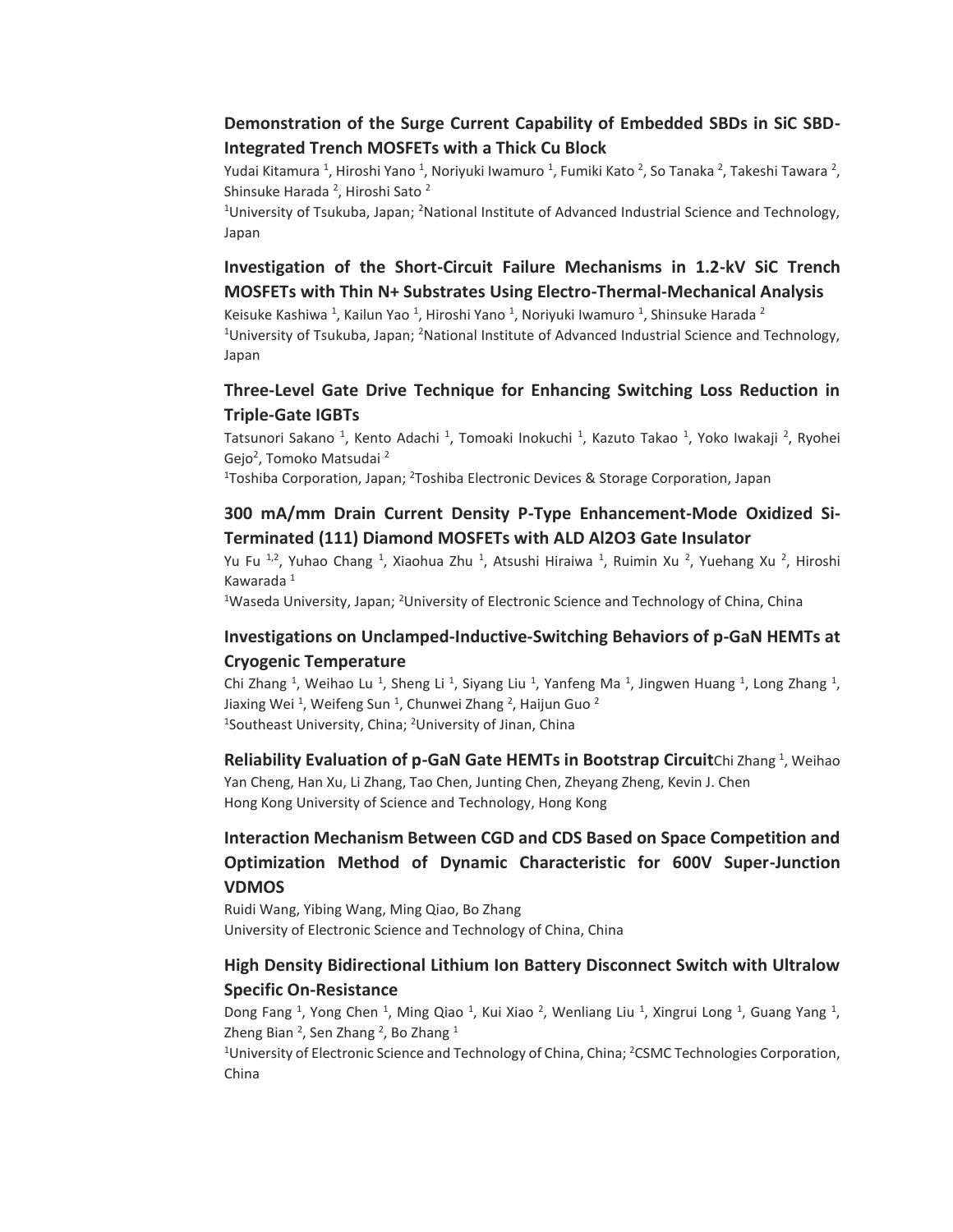#### **Terminal Breakdown Voltage Degradation by Avalanche Stress Induced Hot-Hole Injection in Split Gate Trench Power MOSFET**

Dong Fang <sup>1</sup>, Zhiyu Lin <sup>1</sup>, Kui Xiao <sup>2</sup>, Ming Qiao <sup>1</sup>, Zheng Bian <sup>2</sup>, Wenliang Liu <sup>1</sup>, Guang Yang <sup>1</sup>, Jun Ye<sup>3</sup>, Sen Zhang <sup>2</sup>, Bo Zhang <sup>1</sup>

<sup>1</sup>University of Electronic Science and Technology of China, China; <sup>2</sup>CSMC Technologies Corporation, China; 3China Resources Microelectronics Limited, China

### **Low Specific On-Resistance and Low Leakage Current β-Ga2O3 (001) Schottky Barrier Diode Through Contact Pre-Treatment**

Hu Chen, Hengyu Wang, Ce Wang, Kuang Sheng Zhejiang University, China

### **An Ultralow Specific On-Resistance 200V LDMOS for Voltage Extension of a 0.18µm BCD Process**

Ming Qiao<sup>1</sup>, Wenliang Liu<sup>1</sup>, Liu Yuan<sup>1</sup>, Penglong Xu<sup>1,2</sup>, Chunxia Ma<sup>2</sup>, Feng Lin<sup>2</sup>, Kejun Liu<sup>2</sup>, Yin Guo <sup>1</sup>, Zhiyu Lin <sup>1</sup>, Sen Zhang <sup>2</sup>, Bo Zhang <sup>1</sup>

<sup>1</sup>University of Electronic Science and Technology of China, China; <sup>2</sup>CSMC Technologies Corporation, China

#### **Lateral P-channel IGBT on SOI with Double Top RESURF Layers for Emitter Follower Type Complementary IGBT**

Zijian Zhang, Okita Kazuki, Ting Kong, Zijian Feng, Suyang Liu, Masahide Inuishi Waseda University, Japan

#### **Novel Double MOS-Resistors SOI-LIGBT with Low Forward Voltage and High Short-Circuit Capability**

Kemeng Yang, Wei Su, Jie Wei, Junnan Wang, Zhen Ma, Zhaoji Li, Xiaorong Luo University of Electronic Science and Technology of China, China

#### **Dynamic Rdson and Vth Free 15 V E-Mode GaN HEMT Delivering Low sFOM of 13.1 mΩ·nC and Over 90% Efficiency at 10 MHz for Buck Converter**

William S.-C. Li, David C. Zhou, H. Yan, J.-F. Zhang, H.-H. Ma, C. Chen, J.-B. Huang, X-.M. Liu, W.-P. Li, Marco Wu, Larry Chen, Felix Wang, Roy K.-Y. Wong, Jeff Zhang, Mark Lee, Echo Cheng, Andy Han

Innoscience Technology Co., Ltd., China

#### **Experimental Investigation of Dual-Gate LDMOS for Low On-Resistance**

Li Lu <sup>1</sup>, Kui Xiao <sup>2</sup>, Jinyu Xiao <sup>2</sup>, Guiqiang Zheng <sup>1</sup>, Zhongxuan Yu <sup>1</sup>, Siyang Liu <sup>1</sup>, Weifeng Sun <sup>1</sup>, Feng Lin<sup>2</sup>, Shuxian Chen<sup>2</sup>, Chaoqi Xu<sup>2</sup> <sup>1</sup>Southeast University, China; <sup>2</sup>CSMC Technologies Corporation, China

#### **A Fully-Integrated GaN Driver for Time-of-Flight Lidar Applications**

Xin Ming, Zi-Kai Ye, Zhi-Yi Lin, Yao Qin, Qi Zhou, Bo Zhang University of Electronic Science and Technology of China, China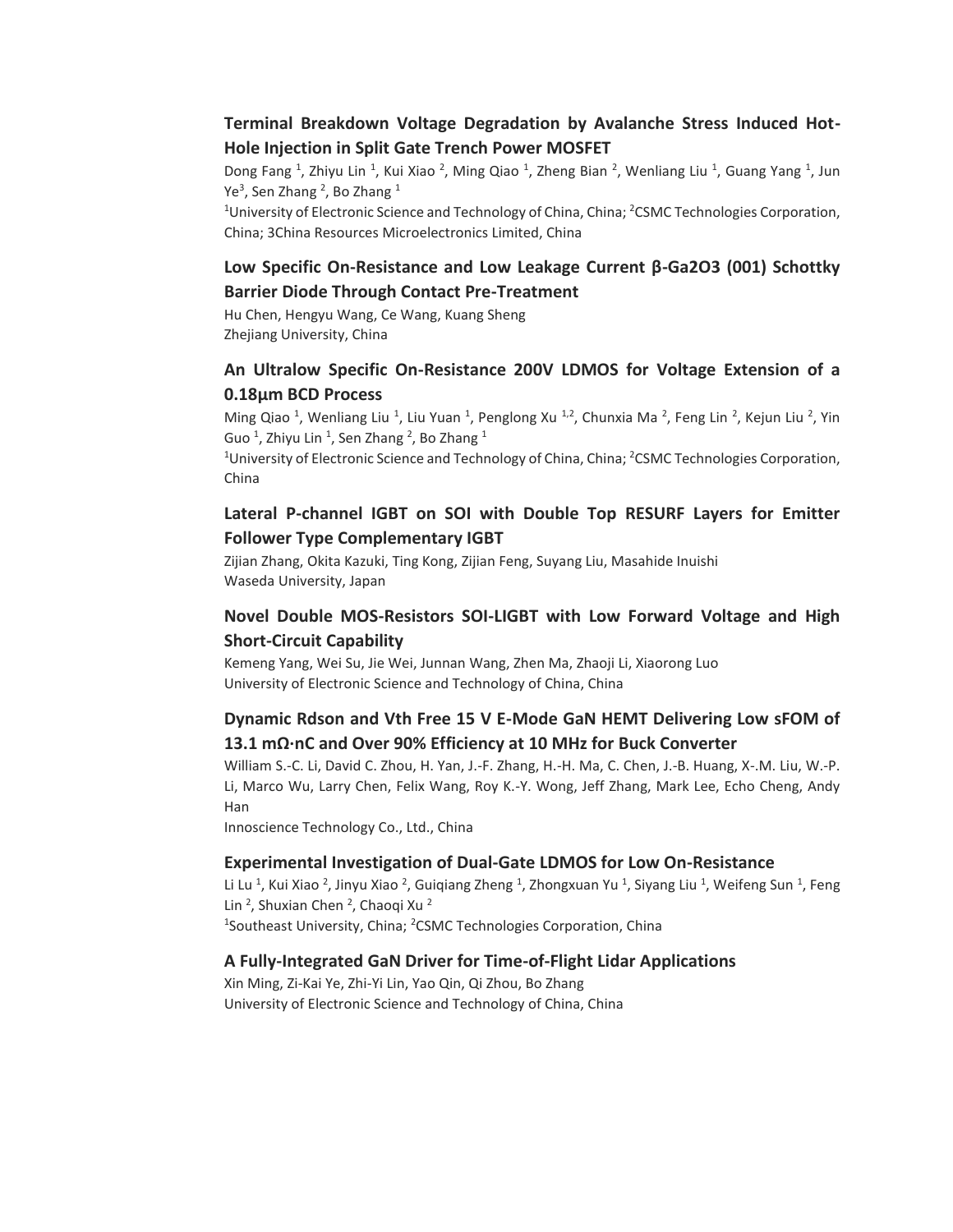### **High-Performance Reverse Blocking p-GaN HEMTs with Multi-Column p-GaN/Schottky Alternate-Island Drain**

Ruize Sun <sup>1</sup>, Fangzhou Wang <sup>1</sup>, Pan Luo <sup>1</sup>, Wenjun Xu <sup>2</sup>, Yang Wang <sup>2</sup>, Chao Liu <sup>1</sup>, Wanjun Chen <sup>1</sup>, Bo Zhang $1$ 

<sup>1</sup>University of Electronic Science and Technology of China, China; <sup>2</sup>Songshan Lake Materials Laboratory, China

**Experimentally Demonstrating Fast Neutron Irradiation Effect on High-di/dt Switching Characteristics of Insulated Gate Triggered Thyristor for Pulse Power**

Chao Liu, Chao Yang, Wanjun Chen, Ruize Sun, Xiaorui Xu, Yun Xia, Yajie Xin, Zhaoji Li, Bo Zhang University of Electronic Science and Technology of China, China

#### **Development of Reliable Multi-Chip Power Modules with Parallel Planar- and Trench-Gate SiC MOSFETs**

Shuhei Fukunaga <sup>1</sup>, Alberto Castellazzi <sup>2</sup>, Tsuyoshi Funaki <sup>1</sup> <sup>1</sup>Osaka University, Japan; <sup>2</sup>Kyoto University of Advanced Science, Japan

## **Substrate and Trench Design for GaN-on-EBUS Power IC Platform Considering Output Capacitance and Isolation Between High-Side and Low-Side Transistors**

Gang Lyu<sup>1</sup>, Jin Wei<sup>2</sup>, Yat Hon Ng<sup>1</sup>, Yan Cheng<sup>1</sup>, Sirui Feng<sup>1</sup>, Kevin J. Chen<sup>1</sup> <sup>1</sup>Hong Kong University of Science and Technology, Hong Kong; <sup>2</sup>Peking University, China

### **Speed-Up Gate Pulse Method to Suppress Switching Loss and Surge Voltage for MOS Gate Power Devices**

Hiroya Egashira, Hirotaka Oomori, Ichiro Omura Kyushu Institute of Technology, Japan

### **Dynamic Vgs-Id Monitoring System for Junction Temperature Estimation for MOS Gate Power Semiconductors**

Yandagkhuu Bayarsaikhan, Ichiro Omura Kyushu Institute of Technology, Japan

### **Source Engineering on Oxygen-Inserted Si Channel for Gate Length Scaling of Low-Voltage Switch Devices**

Yi-Ann Chen <sup>1</sup>, Changsoo Hong <sup>1</sup>, Shuyi Li <sup>1</sup>, Abhishek Raol <sup>1</sup>, Richard Burton <sup>1</sup>, Michael Duane <sup>2</sup>, Lou N. Hutter<sup>3</sup>, Hideki Takeuchi<sup>1</sup>, Robert J. Mears<sup>1</sup>

<sup>1</sup>Atomera Inc., United States; <sup>2</sup>TSI Semiconductors Inc., United States; <sup>3</sup>Lou Hutter Consulting, United States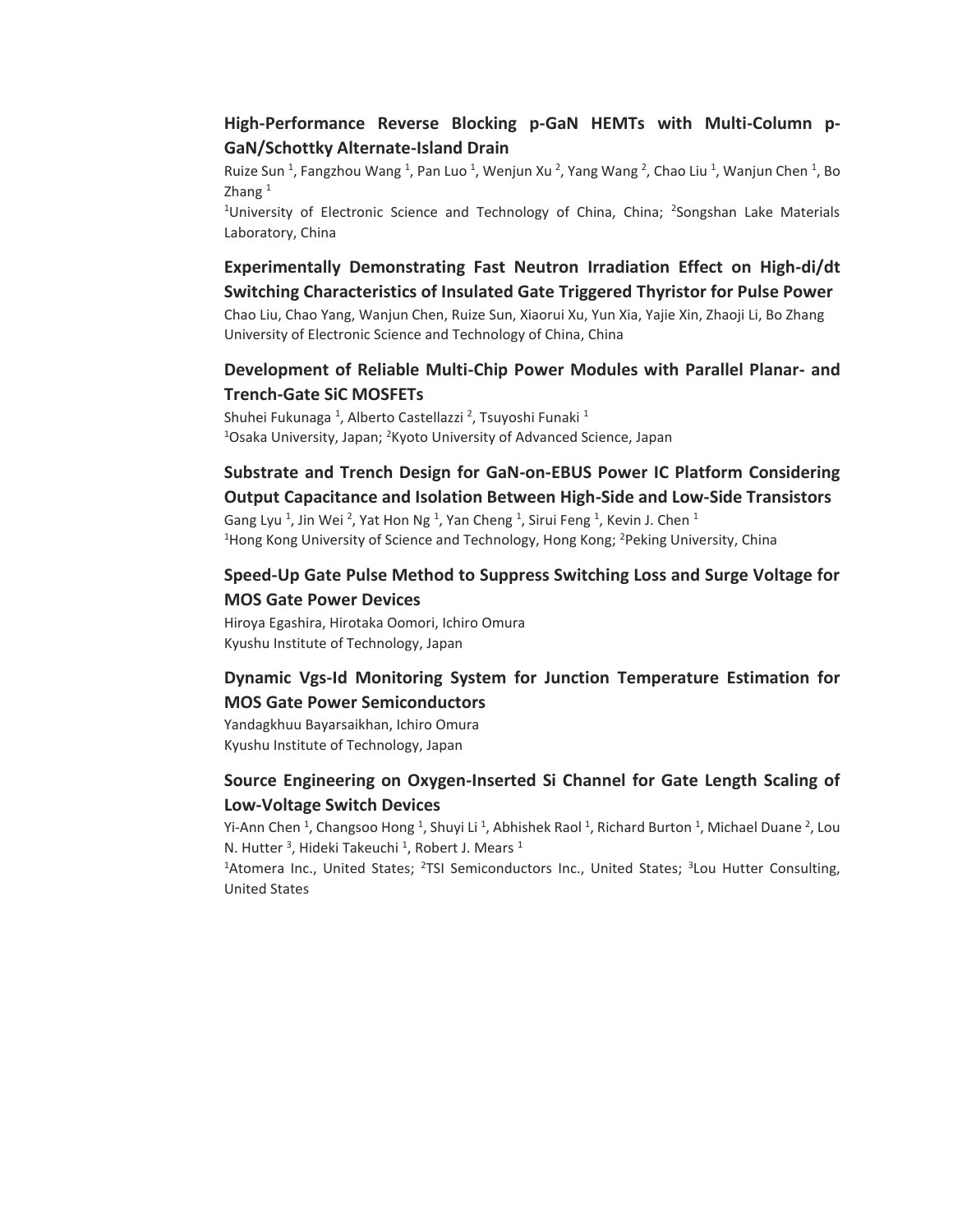## **Tuesday May 24th, 2022**

## **Online Poster Session II**

## **10:40 – 12:00**

#### **Measurement of the PtH Defect Depth Profiles in Fully Processed Silicon High-Voltage Diodes by Improved Current Transient Spectroscopy**

Lena Bergmann<sup>1,2</sup>, Gregor Pobegen<sup>1</sup>, Daniel Schlögl<sup>3</sup>, Holger Schulze<sup>3</sup>, Heiko B. Weber<sup>2</sup>, Michael Krieger<sup>2</sup>

<sup>1</sup>KAI Kompetenzzentrum Automobil- und Industrieelektronik GmbH, Austria; <sup>2</sup>Friedrich-Alexander University Erlangen-Nürnberg, Germany; <sup>3</sup>Infineon Technologies AG, Austria

#### **Novel Si-SiC Hybrid Switch and its Design Optimization Path**

Felix Kayser<sup>1</sup>, Frank Pfirsch<sup>2</sup>, Franz-Josef Niedernostheide<sup>2</sup>, Roman Baburske<sup>2</sup>, Hans-Günter Eckel<sup>1</sup> <sup>1</sup>Universität Rostock, Germany; <sup>2</sup>Infineon Technologies AG, Germany

#### **Impact of Degradation Mechanisms in Gate Stress Tests on the Hard-Switching Behavior of 1.2 kV SiC Power MOSFETs**

Roman Boldyrjew-Mast, Christian Bäumler, Felix Bruno Wenisch-Kober, Xing Liu, Thomas Basler Technische Universität Chemnitz, Germany

#### **Optimisation of the Carrier Lifetime Profile in 1.2kV Planar and Trench SiC MOSFETs**

K. Naydenov <sup>1</sup>, N. Donato <sup>1</sup>, F. Udrea <sup>1</sup>, A. Mihaila <sup>2</sup>, G. Romano <sup>2</sup>, S. Wirths <sup>2</sup>, L. Knoll <sup>2</sup> <sup>1</sup>University of Cambridge, United Kingdom;  ${}^{2}$ Hitachi Energy Semiconductors, Switzerland

#### **750V Narrow Mesa IGBT Vs SJ-IGBT: Performance and SC-SOA Assessment**

L. Ngwendson <sup>1</sup>, C. Kong <sup>1</sup>, S. Gupta <sup>1</sup>, A. Su <sup>1</sup>, Y. Wang <sup>1</sup>, M. Qin <sup>2</sup>, Q. Xiao <sup>2</sup>, H. Luo <sup>2</sup>, X. Ning <sup>2</sup>, Y. Yao <sup>2</sup>, T. Trajkovic <sup>3</sup>, F. Udrea 3, <sup>v</sup>. Pathirana <sup>3</sup>, C. Chan <sup>3</sup>, N. Udugampola <sup>3</sup> <sup>1</sup>Dynex Semiconductor Ltd, United Kingdom; <sup>2</sup>Zhuzhou CRRC Times Electric Co., Ltd, China; <sup>3</sup>Cambridge Microelectronics, United Kingdom; <sup>4</sup>University of Cambridge, United Kingdom

#### **A Generalized Sub-Circuit Model to Enable Accurate CHC Aging Simulation and Spatial Defect Profiling in LDMOS**

Sagnik Dey, Arif Sonnet, Dhanoop Varghese, Cathy Chancellor, Vijaya Vemuri, Srikanth Krishnan Texas Instruments Inc., United States

#### **Gate Stress Study on SiN-Based SiC Power MOSFETs**

Stephan Wirths, Giovanni Alfieri, Gianpaolo Romano, Edoardo Ceccarelli, Yulieth Arango, Andrei Mihaila, Lars Knoll Hitachi Energy Ltd., Switzerland